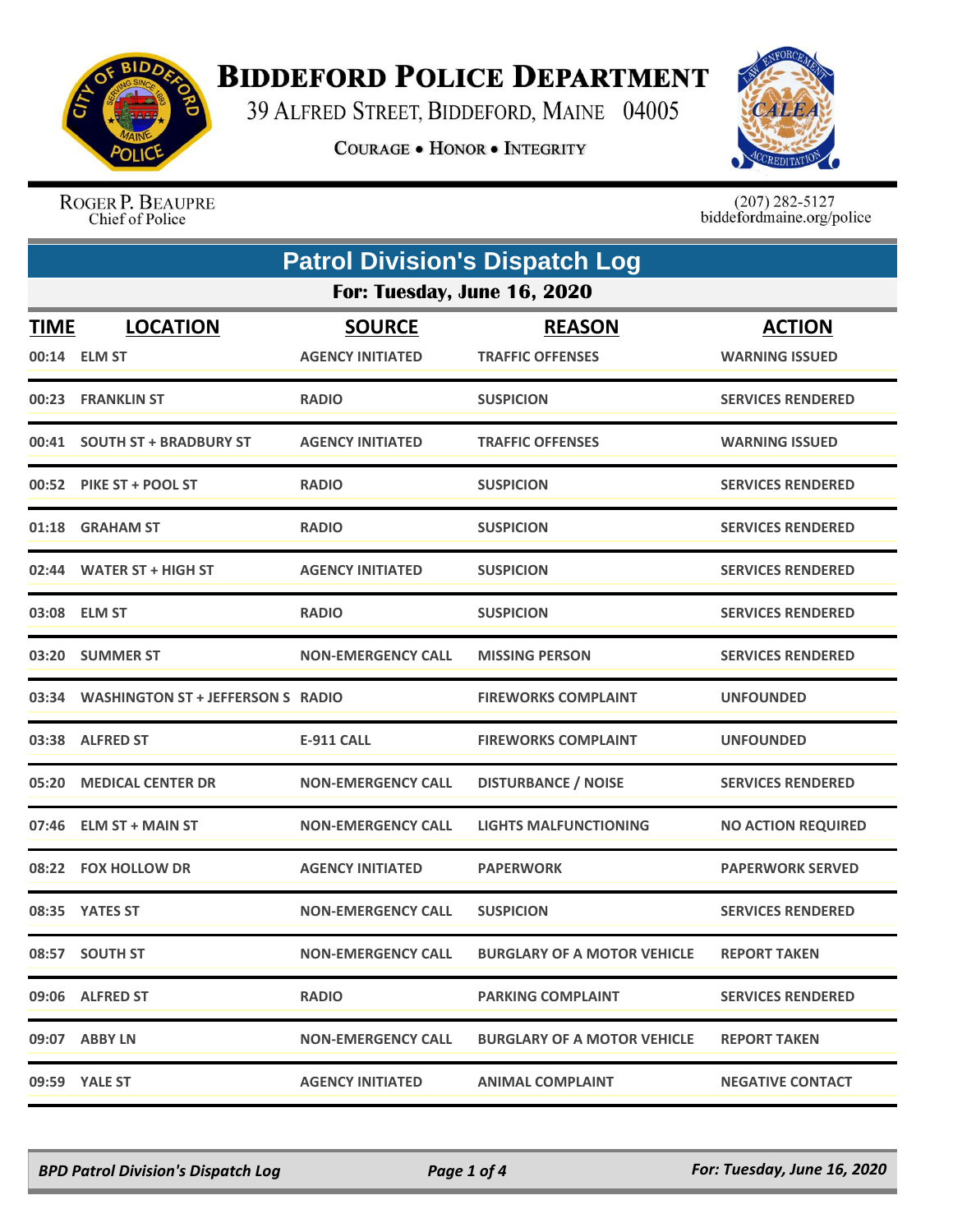| <b>TIME</b> | <b>LOCATION</b>      | <b>SOURCE</b>             | <b>REASON</b>                      | <b>ACTION</b>               |
|-------------|----------------------|---------------------------|------------------------------------|-----------------------------|
|             | 10:09 ALFRED ST      | <b>AGENCY INITIATED</b>   | <b>ANIMAL COMPLAINT</b>            | <b>SERVICES RENDERED</b>    |
|             | 10:11 WESTERN AVE    | <b>WALK-IN AT STATION</b> | <b>HARASSMENT</b>                  | <b>SERVICES RENDERED</b>    |
|             | 10:15 BOULDER WAY    | <b>NON-EMERGENCY CALL</b> | <b>ANIMAL COMPLAINT</b>            | <b>NEGATIVE CONTACT</b>     |
|             | 10:24 SOUTH ST       | <b>NON-EMERGENCY CALL</b> | <b>BURGLARY OF A MOTOR VEHICLE</b> | <b>REPORT TAKEN</b>         |
|             | 10:43 GLENVIEW DR    | <b>AGENCY INITIATED</b>   | <b>ANIMAL COMPLAINT</b>            | <b>SERVICES RENDERED</b>    |
|             | 10:46 WASHINGTON ST  | <b>AGENCY INITIATED</b>   | <b>TRAFFIC OFFENSES</b>            | <b>WARNING ISSUED</b>       |
|             | 11:17 ALFRED ST      | <b>AGENCY INITIATED</b>   | <b>DRUG BOX</b>                    | <b>SERVICES RENDERED</b>    |
|             | 11:28 ALFRED ST      | <b>NON-EMERGENCY CALL</b> | <b>SUSPICION</b>                   | <b>SERVICES RENDERED</b>    |
|             | 11:36 CLIFFORD ST    | <b>OTHER</b>              | <b>ASSAULT</b>                     | <b>REPORT TAKEN</b>         |
|             | 11:39 WESTFIELD ST   | <b>NON-EMERGENCY CALL</b> | <b>MISSING PERSON</b>              | <b>REPORT TAKEN</b>         |
|             | <b>11:40 MAIN ST</b> | E-911 CALL                | 911 MISUSE                         | <b>DISPATCH HANDLED</b>     |
|             | 11:58 HAVEY AVE      | <b>E-911 CALL</b>         | 911 MISUSE                         | <b>SERVICES RENDERED</b>    |
|             | 12:02 BOULDER WAY    | <b>AGENCY INITIATED</b>   | <b>PAPERWORK</b>                   | <b>PAPERWORK NOT SERVED</b> |
|             | 12:12 GRAHAM ST      | <b>AGENCY INITIATED</b>   | <b>PAPERWORK</b>                   | <b>PAPERWORK NOT SERVED</b> |
|             | 12:16 FOX HOLLOW DR  | <b>WALK-IN AT STATION</b> | <b>BURGLARY OF A MOTOR VEHICLE</b> | <b>REPORT TAKEN</b>         |
|             | 12:19 ELM ST         | <b>NON-EMERGENCY CALL</b> | <b>ALL OTHER</b>                   | <b>SERVICES RENDERED</b>    |
|             | <b>12:24 MAIN ST</b> | E-911 CALL                | <b>FIGHTS</b>                      | <b>SERVICES RENDERED</b>    |
|             | <b>12:24 MAIN ST</b> | E-911 CALL                | <b>FIGHTS</b>                      | <b>REPORT TAKEN</b>         |
|             | 12:27 MT PLEASANT ST | <b>E-911 CALL</b>         | 911 MISUSE                         | <b>SERVICES RENDERED</b>    |
|             | 13:04 BARRA RD       | E-911 CALL                | <b>TRESPASSING</b>                 | <b>NO TRANSPORT</b>         |
|             | 13:19 ELM ST         | <b>NON-EMERGENCY CALL</b> | <b>FRAUD (COUNTERFEIT BILL)</b>    | <b>REPORT TAKEN</b>         |
|             | 13:23 ELM ST         | E-911 CALL                | 911 MISUSE                         | <b>SERVICES RENDERED</b>    |
|             | 13:28 MAIN ST        | <b>AGENCY INITIATED</b>   | <b>CITIZEN ASSIST</b>              | <b>SERVICES RENDERED</b>    |
|             | 14:15 STATE ST       | <b>NON-EMERGENCY CALL</b> | <b>CHECK WELFARE</b>               | <b>SERVICES RENDERED</b>    |
|             | 14:46 MAIN ST        | <b>AGENCY INITIATED</b>   | <b>ANIMAL COMPLAINT</b>            | <b>WARNING ISSUED</b>       |

*BPD Patrol Division's Dispatch Log Page 2 of 4 For: Tuesday, June 16, 2020*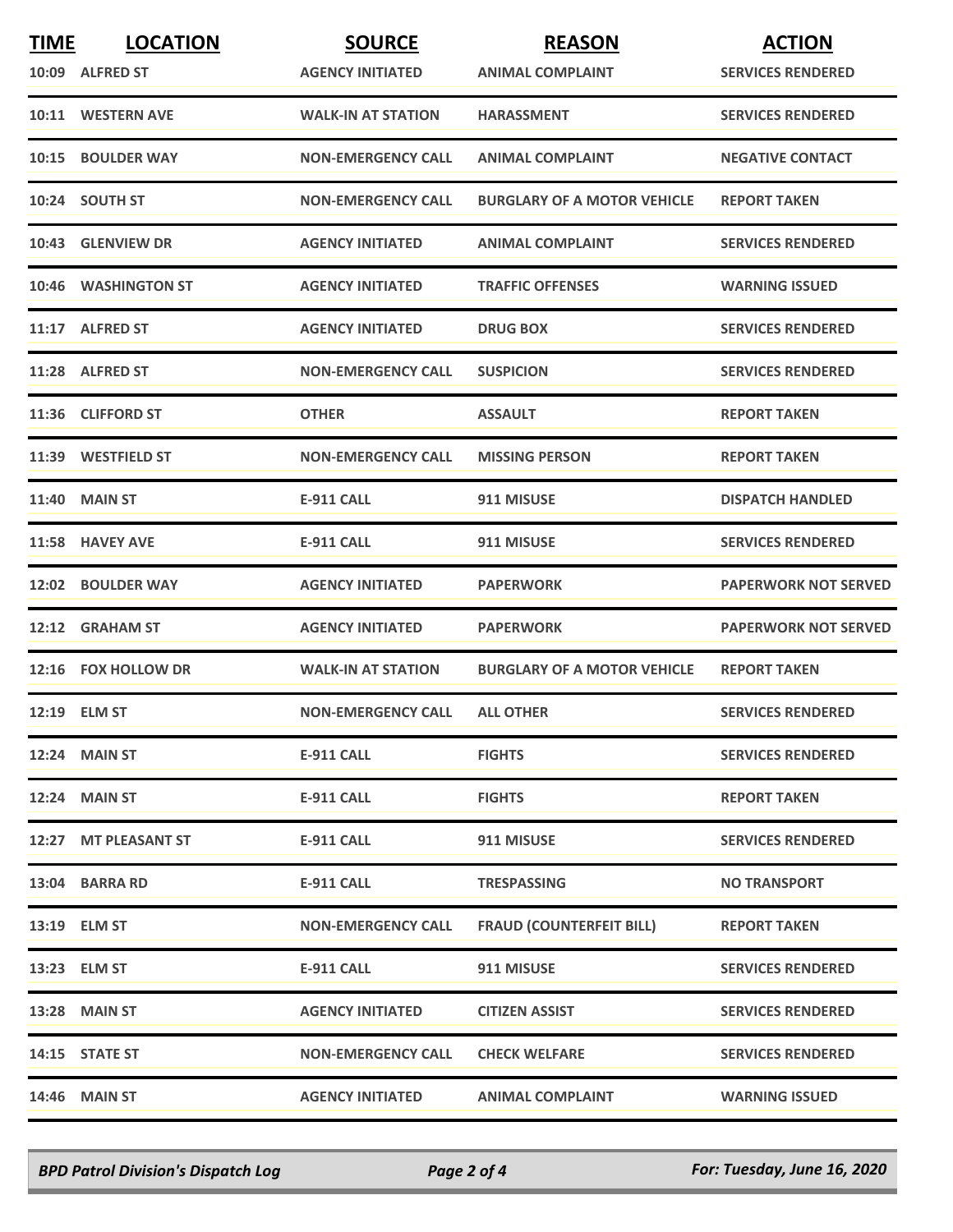| <b>TIME</b> | <b>LOCATION</b>               | <b>SOURCE</b>             | <b>REASON</b>                                      | <b>ACTION</b>                |
|-------------|-------------------------------|---------------------------|----------------------------------------------------|------------------------------|
|             | 14:54 GREEN ST                | <b>NON-EMERGENCY CALL</b> | <b>CIVIL COMPLAINT</b>                             | <b>CIVIL COMPLAINT</b>       |
|             | 15:05 GRAHAM ST               | <b>E-911 CALL</b>         | 911 MISUSE                                         | <b>UNFOUNDED</b>             |
|             | 15:07 GEORGE ST               | <b>NON-EMERGENCY CALL</b> | <b>DRUG</b>                                        | <b>NO ACTION REQUIRED</b>    |
|             | 15:07 ALFRED ST               | <b>E-911 CALL</b>         | 911 MISUSE                                         | <b>SERVICES RENDERED</b>     |
|             | 15:16 POOL ST                 | <b>E-911 CALL</b>         | 911 MISUSE                                         | <b>DISPATCH HANDLED</b>      |
|             | 15:54 RATHIER ST              | <b>WALK-IN AT STATION</b> | <b>MENTAL ILLNESS CASES</b>                        | <b>NEGATIVE CONTACT</b>      |
|             | 17:22 ALFRED ST               | <b>NON-EMERGENCY CALL</b> | <b>TRAINING DISPATCH</b>                           | <b>SERVICES RENDERED</b>     |
|             | 17:27 GLENVIEW DR             | <b>NON-EMERGENCY CALL</b> | <b>BURGLARY OF A MOTOR VEHICLE</b>                 | <b>SERVICES RENDERED</b>     |
|             | 18:01 POOL ST                 | <b>E-911 CALL</b>         | <b>CHECK WELFARE</b>                               | <b>SERVICES RENDERED</b>     |
|             | 18:34 SOUTH ST                | <b>E-911 CALL</b>         | <b>CHECK WELFARE</b>                               | <b>TRANSPORT TO HOSPITAL</b> |
|             | 18:37 STATE ST                | <b>NON-EMERGENCY CALL</b> | ATTEMPTED/THREATENED SUICIDE TRANSPORT TO HOSPITAL |                              |
|             | 18:42 SOUTH ST                | <b>NON-EMERGENCY CALL</b> | <b>THEFT</b>                                       | <b>REPORT TAKEN</b>          |
|             | 18:44 SUMMER ST + FOSS ST     | <b>NON-EMERGENCY CALL</b> | <b>DRUG</b>                                        | <b>UNFOUNDED</b>             |
|             | 19:05 ELM ST                  | <b>E-911 CALL</b>         | 911 MISUSE                                         | <b>DISPATCH HANDLED</b>      |
|             | 19:23 ALFRED ST               | <b>NON-EMERGENCY CALL</b> | <b>DISTURBANCE / NOISE</b>                         | <b>REPORT TAKEN</b>          |
|             | 19:25 BRADBURY ST             | <b>NON-EMERGENCY CALL</b> | <b>SUSPICION</b>                                   | <b>REPORT TAKEN</b>          |
|             | 19:27 WESTERN AVE             | <b>NON-EMERGENCY CALL</b> | <b>DISTURBANCE / NOISE</b>                         | <b>UNFOUNDED</b>             |
|             | 19:30 POOL ST                 | <b>AGENCY INITIATED</b>   | <b>TRAFFIC OFFENSES</b>                            | <b>WARNING ISSUED</b>        |
|             | 19:45 SUMMER ST               | <b>NON-EMERGENCY CALL</b> | <b>HARASSMENT</b>                                  | <b>SERVICES RENDERED</b>     |
|             | 20:12 FOGG AVE                | <b>NON-EMERGENCY CALL</b> | <b>ALL OTHER</b>                                   | <b>SERVICES RENDERED</b>     |
|             | 20:36 DEER RUN DR             | <b>AGENCY INITIATED</b>   | <b>BURGLARY OF A MOTOR VEHICLE</b>                 | <b>REPORT TAKEN</b>          |
|             | 20:46 ELM ST + SOUTH ST       | <b>AGENCY INITIATED</b>   | <b>ARTICLES LOST/FOUND</b>                         | <b>REPORT TAKEN</b>          |
|             | <b>20:52 HILL ST</b>          | <b>NON-EMERGENCY CALL</b> | <b>ASSIST OTHER AGENCY</b>                         | <b>NEGATIVE CONTACT</b>      |
|             | 21:34 ALFRED ST + EDWARDS AVE | <b>AGENCY INITIATED</b>   | <b>ALL OTHER</b>                                   | <b>SERVICES RENDERED</b>     |
|             | 21:42 WEST ST                 | <b>NON-EMERGENCY CALL</b> | 911 MISUSE                                         | <b>SERVICES RENDERED</b>     |

*BPD Patrol Division's Dispatch Log Page 3 of 4 For: Tuesday, June 16, 2020*